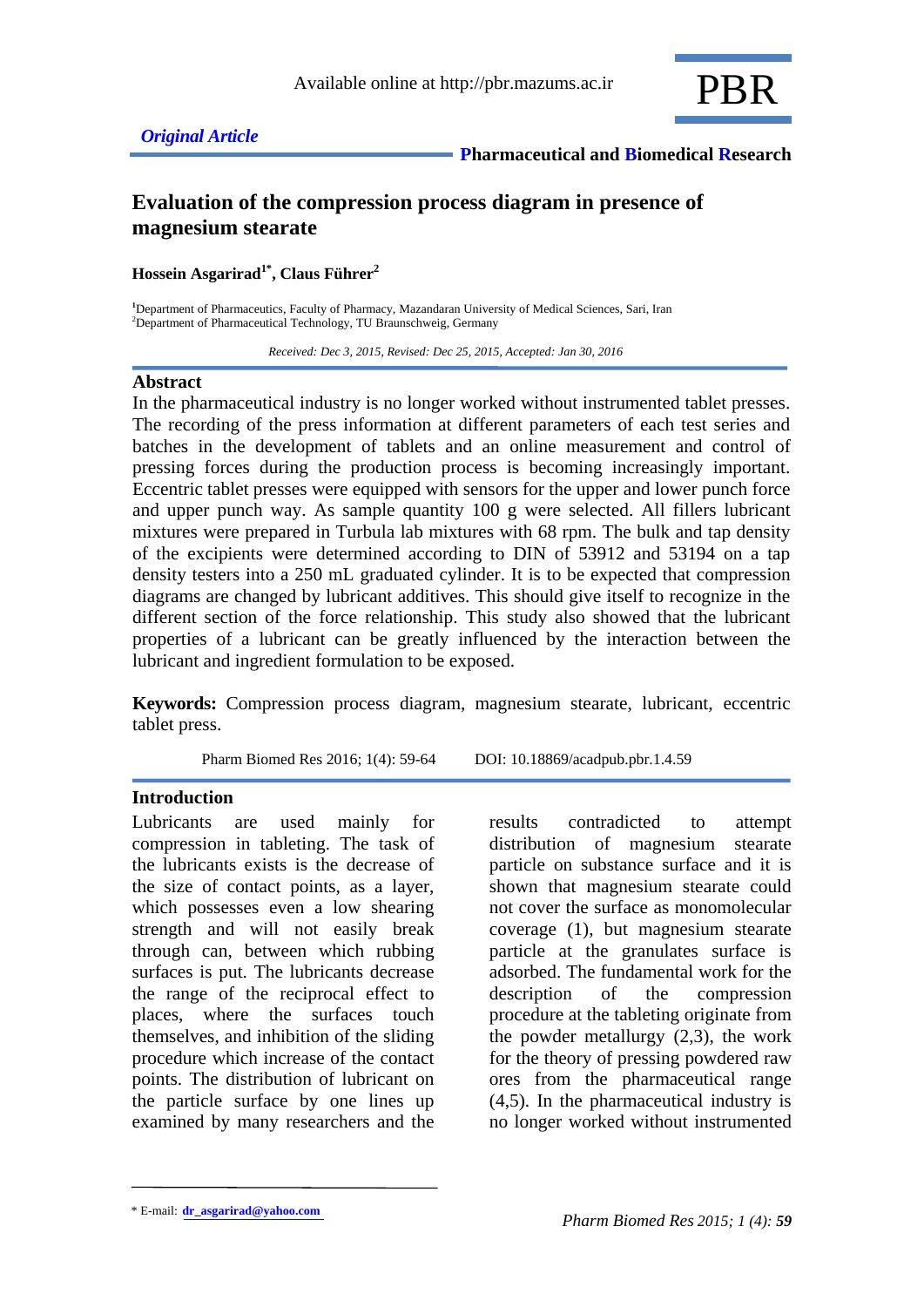tablet presses. The recording of the press information at different parameters of each test series and batches in the development of tablets and an online measurement and control of pressing forces during the production process is becoming increasingly important. Eccentric tablet presses can be equipped with sensors for the upper and lower punch force. The energies of compression and the ratio of elastic to plastic energies increased with increase in compression speed. This was because the material was becoming more elastic and more energy was required for the elastic expansion leading to a reduction in the energy available for plastic deformation and bond formation which resulted in a decrease in tensile strengths (6). The lack of significant increase in solid fraction and low tablet tensile strength for lactose upon compression is likely due to its brittle fragmentation and some elasticrecovery as shown by the high flexural modulus (7). The results of study indicate that addition of microcrystalline cellulose in the formulation in levels between 10% and 30% significantly improve the tablet hardness at lower tablet compression forces (8). Pregelatinized starch, α-lactose monohydrate and tribasic calcium phosphate were used as model substances. The results indicate the high precision of the incremental displacement transducer and reveal the characteristic differences between the plastic-elastic and brittle nature of the excipients used in this study (9). The evaluation on compression behavior of powder and granules can also through parameters of force -time, displacement-time and force- displacement diagrams takes place division the one strength- away- circles into the single surfaces describe E1, E2 and E3 into the literature is frequently described (10).

The patch E2 supplies a statement about the irreversible deformation and the surface E3 contains information about elastic recovery of a substance (11). Due to their deformation behavior the pharmaceutical materials can be divided roughly into plastic and brittle materials. In recent times an evaluation method was developed to the descriptive parameters of pressing force -time- curves at cyclic testing tablet presses (12). By strain gauge (DMS) and/or piezo-electric load cells and an inductive displacement transducer it is possible, which in a tableting machine of arising forces with the respective position of the pressing tools instrumentation to pursue at the same time (13). Most work for the theory of energy balance is based on force way curves (10).

## **Materials and methods**

*Materials*

Microcrystalline cellulose (Avicel®PH101, FMC,USA) and Calcium hydrogen phosphate (Emcopress®, parmentier, D-Frankfurt) were used for preparing standard formulations. Different concentrations of magnesium stearate (Baerlocher, D-Muenchen) was used as lubricant.

Various formulations were prepared of using different additives with different concentration of magnesium stearate, followed by further mixing.

The particle size distribution of the used model substances were determined by sieve analysis according to DIN 4188. As sample quantity 100g were selected. All fillers lubricant mixtures was prepared in Turbula labmixtures, type T2c (1 X 220 v, 50 Hz, 120 W), with 68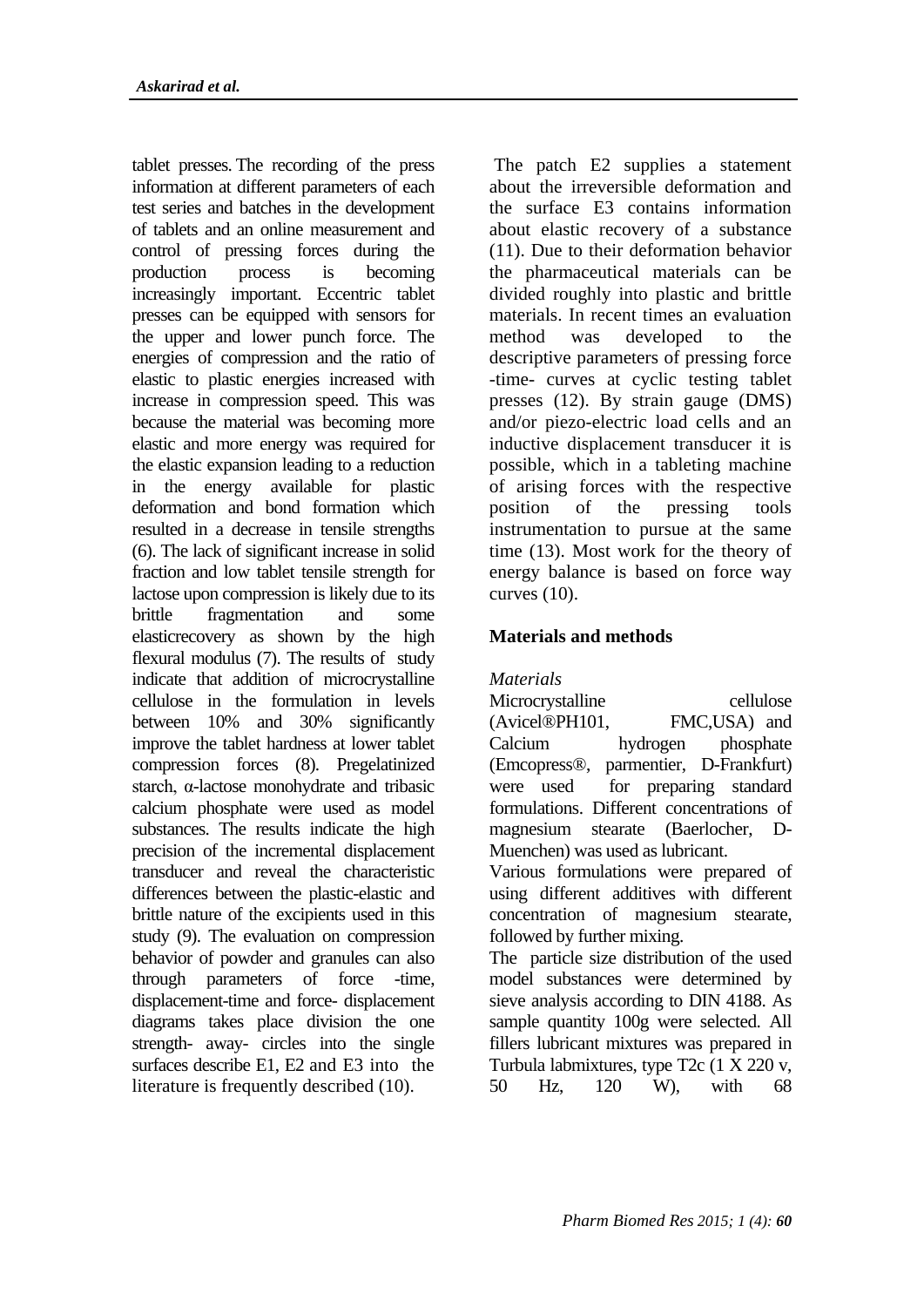rpm. The bulk and tap density of the excipients were determined according to DIN of 53912 and 53194 on a tap density testers into a 250 ml graduated cylinder. The tableting was accomplished into one eccentric tableting machine E 11F (Fette Co., Schwarzenbek). The tablet machine is instrumented with stain gauge and an inductive displacement transducers instrument.

Carrier wave frequency bridge PR 9307, Philips (way) and KWS 3071, Hottinger Baldwin (strength). The strain gauge measuring points present on the upper punch- and lower punch holder were calibrated the inductive displacement measuring devices. For the processing that from the measuring bridges resulting singles these became with a A/D- converter (17000 Hz.) and a computer taken up and stored. The programs necessary for the evaluation were written in turbo-Pascal (14). An eccentric machine was equipped with biplane punches of 10 and 20 mm diameter. The filling took place always with standing machine by hand.

# *Evaluation of tablets*

The uniformity of weight is evaluated according to the DAB Germany pharmacopoeia. The disintegration time of the tablets is determined according to the DAB Germany pharmacopoeia.The crushing strength is determined using a Erweka TBT, Erweka-Apparatebau, D-Franfurt am main for ten tablets. The compositions of formulations are listed in table 1.

### **Results**

In an orienting test series the machine was adjusted in such a way that over all accomplished compression of the lower punch in the same position it was and so

that the free die area had a height of 9.55 mm. 500 mg of the investigated powder was delivered to the die. A mixture of dibasic calcium phosphate (80%) and micro-microcrystalline cellulose (20%) were selected as substance in these models test. The immersing way of the upper punch was stopped in such a way that all tablets with the same pressing force were injected by approximately 1, 2 KN. Beside the admission of the force way diagrams became the breaking strength of the resulting tables, which decay time and so called R value, i.e. the relationship of the lower punch force to the upper punch force in the compression maximum determined. In the following diagrams the point of immersing of the punch is into the die, on the abscissa with A, with B the point of contact of the punches with the filled in substance halls, with C the terminator point of the pre-compression, with D the lower dead center of the upper punch, with E the possible of the lower punch and with F the position designates, at which the upper punch in the relaxation phase loses the contact with the substance after the compression. Thus geometry of the compression is described. The diagrams in illustration 1 and 2 show the force process curves of the lubricant free powder substance fig. 1 and the powder substance under mixing of 0.5% magnesium stearate (Figure 2). The diagrams prove that the expected extent be-being that point of the first contact of the upper punch with the substance to a deeper position in the die shifted.

The height of the substance column decreased there after about 10%, which the appropriate decrease of the bulk volume correlation that end of the precompression has itself with the attempts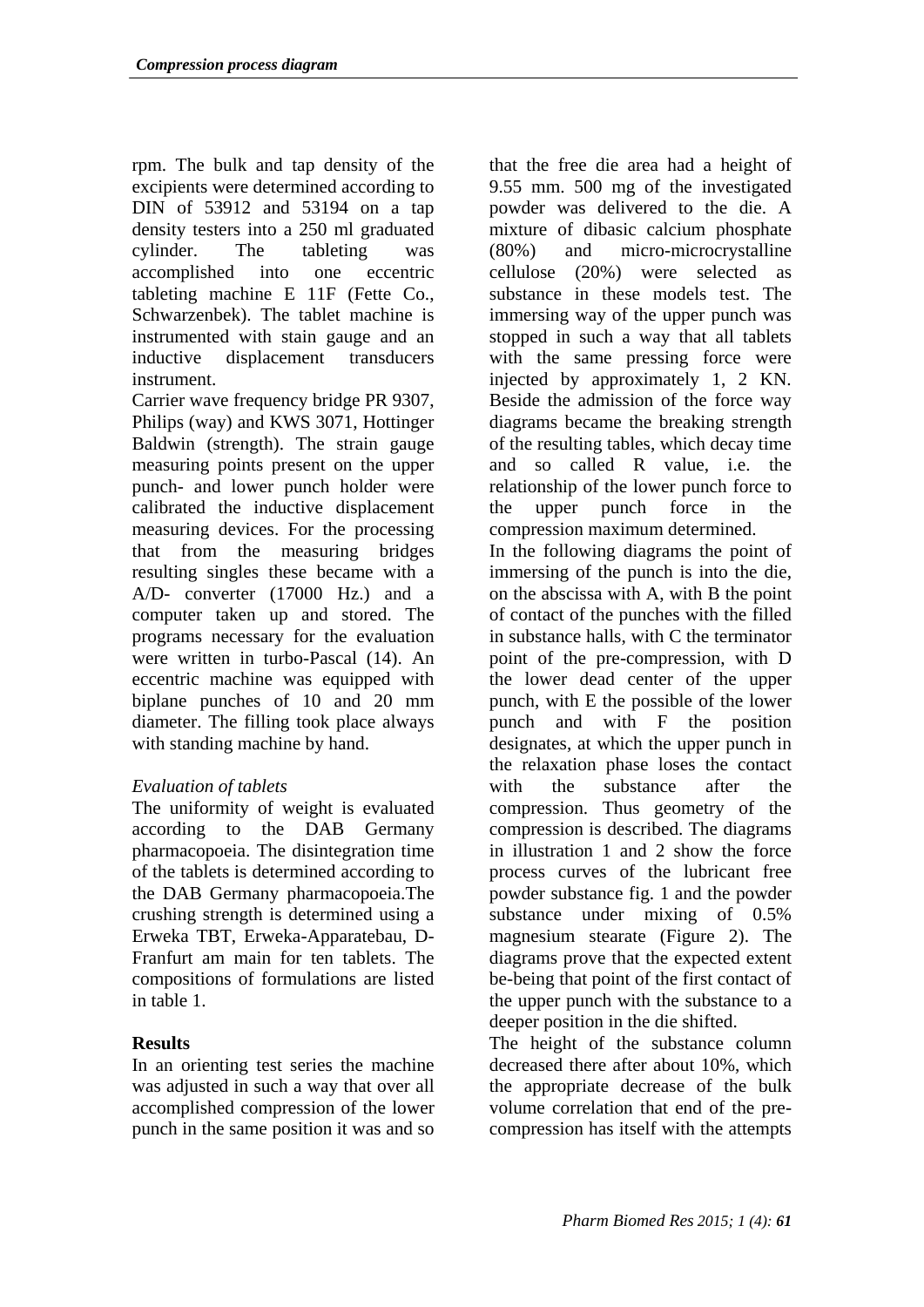accomplished with magnesium stearate in relation to attempt without lubricants to somewhat deeper position shifted. This corresponds also to the conception that in consequences of the lowered friction the powder bed can be more easily pushed together and that without considerable energy expenditure closer packing to be developed to be able. Usually it could be observed however that the appropriate values varied around the value of the lubricant-free attempt.

|  |  | Table 1. Comparison of the geometrical data    |  |
|--|--|------------------------------------------------|--|
|  |  | and physical properties of compression process |  |

| characteristics | Filler* | Mg-  | $Mg-$ | Mg-  |  |
|-----------------|---------|------|-------|------|--|
|                 | 100%    | St.  | St.   | St.  |  |
|                 |         | 0.5% | 1%    | 2%   |  |
| Point F (mm)    | 3.85    | 3.78 | 3.75  | 3.75 |  |
| Point B (mm)    | 9.55    | 8.60 | 8.60  | 8.50 |  |
| Point C (mm)    | 7.90    | 7.20 | 7.20  | 7.20 |  |
| Point D (mm)    | 3.70    | 3.57 | 3.55  | 3.55 |  |
| Bulk vol.       | 150     | 135  | 135   | 133  |  |
| (m!/100g)       |         |      |       |      |  |
| Top vol.        | 124     | 112  | 112   | 112  |  |
| m!/100g         |         |      |       |      |  |
| Tablet          | 120     | 31   | 31    | 30   |  |
| Hardness $(N)$  |         |      |       |      |  |
| Disintegration  | 0.20    | 1.80 | 4.60  | 5.50 |  |
| Time (min)      |         |      |       |      |  |
| $R - Value$     | 0.69    | 0.89 | 0.86  | 0.86 |  |
| Mech. Energy    | 0.84    | 0.72 | 0.69  | 0.64 |  |
| loss(Nm)        |         |      |       |      |  |

\*Fillers: Dibasic calcium phosphate  $(80%) +$ Avicel®PH101 (20%)

#### **Discussion**

If one compares these observations with the break strength of the appropriate tablet, then one observes that interestingly enough the magnesium stearate tablets exhibits a substantially smaller breaking strength despite its clearly height density than lubricant – free the this witnesses from a reduction of the interparticles adhesion. In the

following table 1 the values of the crushing strength, disintegration time, the mechanical loss of energy are shown with the compression and the R-value. As the table exhibits, the R-value under the influence of magnesium stearate increases with very small concentrations significantly over then again insignificant to decrease. The R-value shows the relationship from lower punch force to upper punch force in the maximum compression. It represents thus indirectly friction conditions at the die wall at the moment to the highest compression. The values of the mechanical loss of the energy, which are represented by the surface, included the curve stretch of force-displacement diagram. The mechanical loss of energy comes off primarily by the irreversible deformation of the particle.

This is the smaller, the more easily the particle with the compression to derive together can and the pushed punch movement by change of situation evade. The smaller thus the interparticle friction, the smaller should be the value of the mechanical loss of energy. The compression is introduced by the precompression phase i.e. an almost strength less process of the diagram, which are through characterized that the particles evade to the punch penetrating into the die together by a simple change of position an glide. This phase is terminated, if a significant force rise begins. The pre-compression the main compression follows, which is characterized by the fact that the particles, which can glide now no longer together, are plastic deformed or broken. The break procedure or the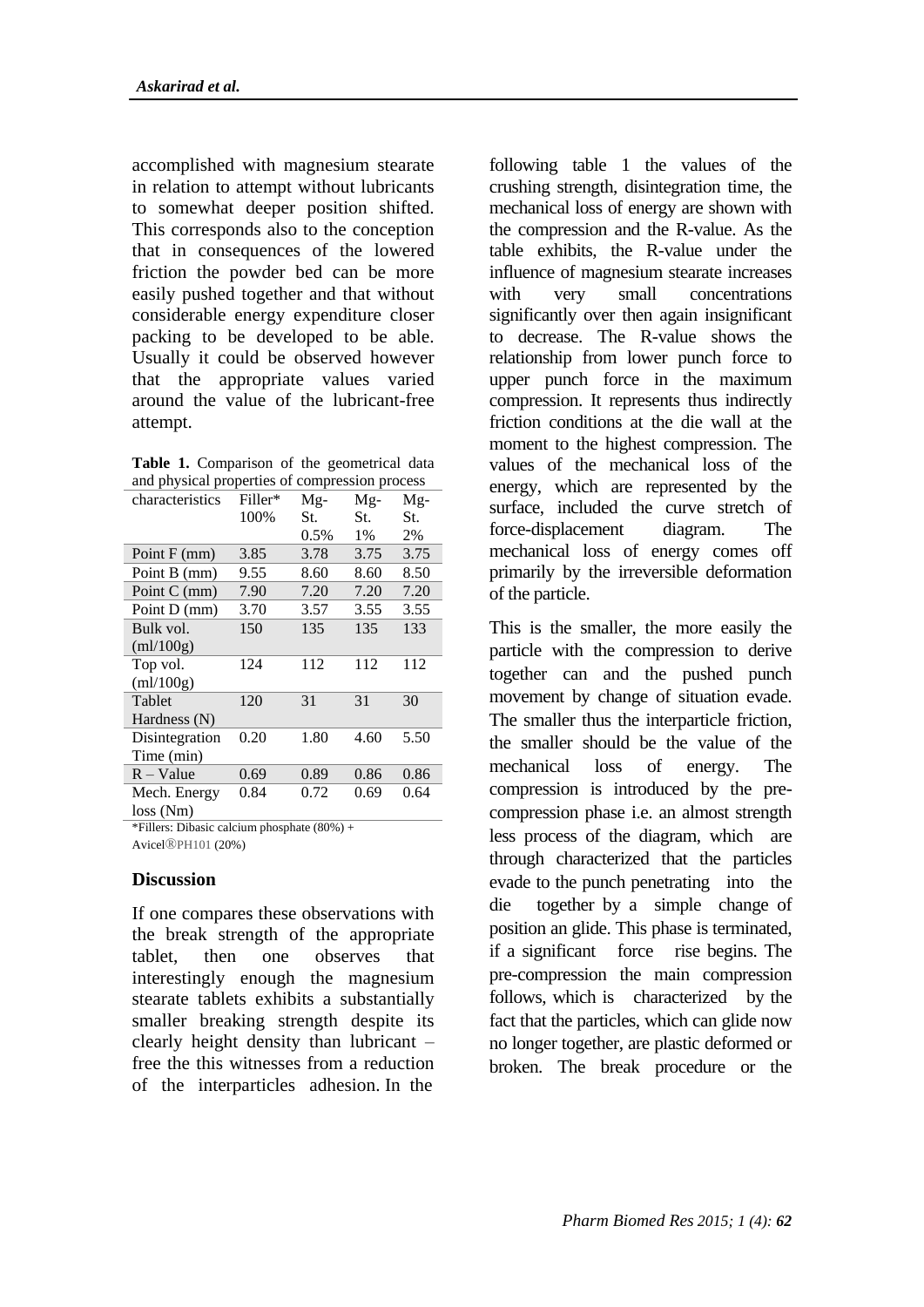plastic deformation arises, if an elastic deformation preceded and the break relations way yield point, which is characterized by a certain material stress, were exceeded.



**Figure 1** Diagram of pressure displacement plot in the energy analysis without magnesium stearate



**Figure 2** Diagram of pressure displacement plot in the energy analysis with 0.5% magnesium stearate.

#### **References**

- **1.** Lerk CF. Film formation by magnesium stearate during mixing and its effect on tabletting. Pharm Weekblad 1975;110:317.
- **2.** Unckel H, Arch FD. Processes during compression of metal powders. Archiv fuer das Eisenhuettenwesen1945;18:161.
- **3.** Ballhausen C. Contribution to theoretical and practical aspects of compressing powders. Archiv fuer das Eisenhuettenwesen 1951; 22:185-96.

#### **Conclusion**

It is to be expected that compression diagrams are changed by lubricant additives. This should give itself to recognize in the different section of the force relationship. These procedures presuppose an interparticle friction, which leads in the long run only to the necessary shear stresses. To that extent it is to be expected that also the force rise branch in its form can be affected by lubricant additives. The force rise, which represents the middle material stress arising in the press materials, would have to thus run under the effect of lubricants flatter and lead with a given immersing way to a deeper pressing force in the compression maximum.

### **Conflict of interest**

The authors declared no potential conflict of interest with respect to the authorship, and/or publication of this study.

- **4.** Fuehrer C. Ueber die Theorie der Vorgaenge bei der Pulverkompression. Chem Ing Tech 1971;43:849.
- **5.** Craik D J, Miller B F. The flow properties of powders under humid conditions. J Pharm Pharmaco 1958;10:136-44 .
- **6.** Akande OF, Rubinstein MH, Rowe PH, Ford JL. Effect of compression speeds on the compaction properties of a 1:1 paracetamol– microcrystalline cellulose mixture prepared by